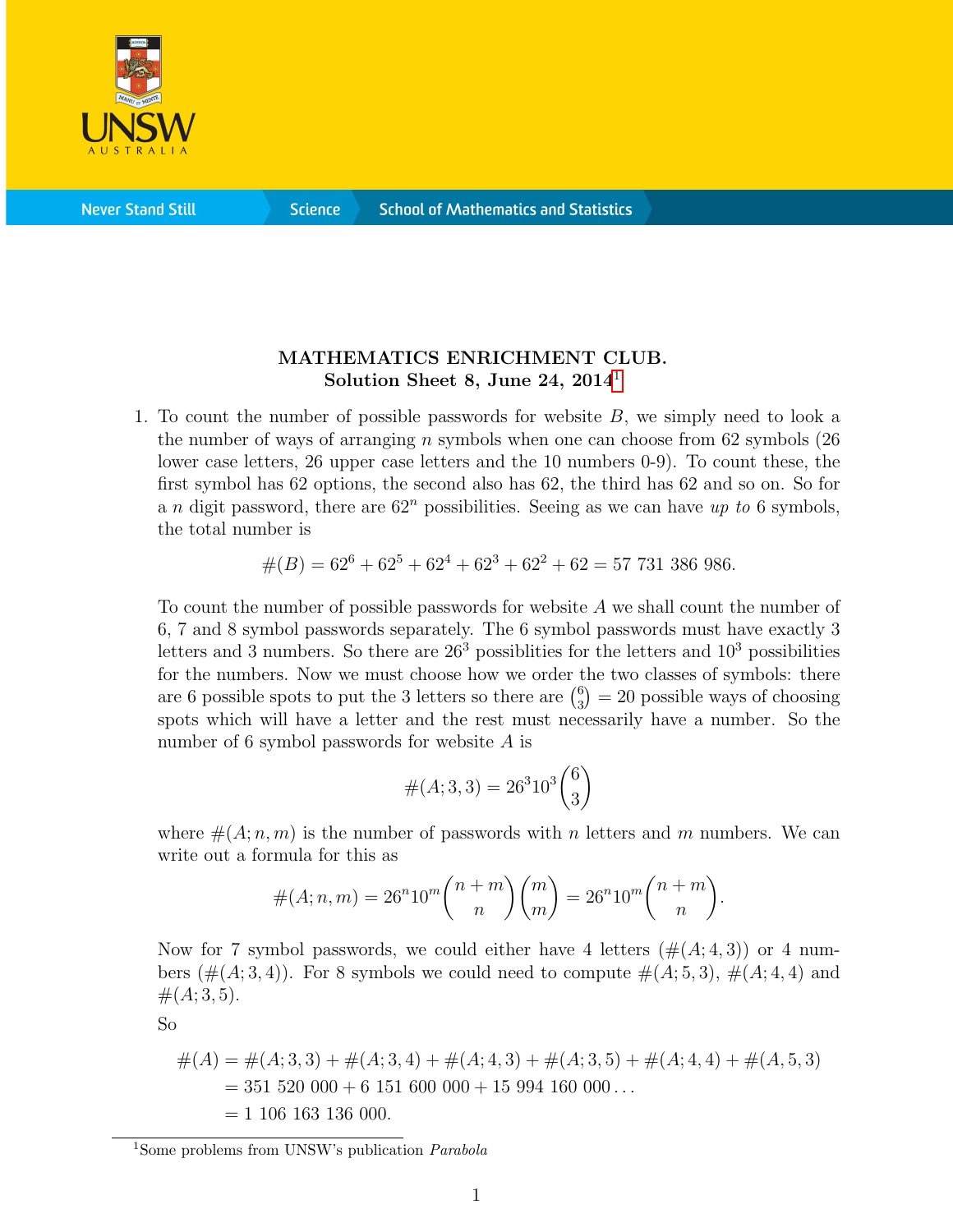So website A is more secure (has more possible passwords).

Going beyond the actual question though, we might ask is this because of website A's passwords are more complicated or merely longer? In fact, let's write  $\#_B(n)$  and  $#_A(n)$  as the number of *n*-symbol passwords for websites B and A respectively, then (using my computer) I found that

$$
\#_B(n) \approx 10^{0.23n} \#_A(n)
$$

meaning that the number of *n*-symbol passwords for website  $B$  absolutely dwarfs the number of A's, and with each extra symbol gets exponentially more passwords than A does. The moral of the story, dear reader: use more symbols not more rules.

2. First, let's note that to end up heads up, the coin would have to be flipped an odd number of times. Take the *n*th coin in the line, how many times does it get flipped? Well every coin gets flipped on the first pass, but only every second on the second pass – that is, only those coins whose position is divisible by 2. Similarly on the 3rd pass only those coins sitting as positions which are a multiple of 3 get flipped. So the nth coin will get flipped on the mth pass if  $m$  is a factor of  $n$ .

If *n* is written as its prime factorisation  $n = p_1^{d_1} p_2^{d_2} \cdots p_k^{d_k}$  then any factor must be able to be written as  $p_1^{c_1}p_2^{c_2}\cdots p_k^{c_k}$  where  $0 \leq c_i \leq d_i$ . So the number of factors of n is the number of possibilities of choosing the  $c_i$ . There are  $d_i + 1$  choices for  $c_i$   $(0, 1, 2, \ldots, d_i)$ so in total  $n$  has

$$
(d_1+1)(d_2+1)(d_3+1)\cdots(d_k+1)
$$

factors.

For n to have an odd number of factors every term above must be odd, that is all  $(d_i + 1)$ . Which means every  $d_i$  must be even, implying that n is a perfect square. So the coins which end up heads up are those that are positioned at a perfect square, i.e.  $1, 4, 9, 16, \ldots$  The square root of 1000 is  $31.62277 \ldots$ , so  $31^2$  is the largest perfect square less than 1000. So there are 31 perfect squares less than 1000, and 31 coins end up heads up.

3. Doing some rearranging we come up with

$$
p^{2}q^{2} + r^{2} = 2pqr + pq + r
$$

$$
p^{2}q^{2} - 2pqr + r^{2} = pq + r
$$

$$
(pq - r)^{2} = pq + r
$$

$$
(pq - r)^{2} - (pq - r) = pq + r - (pq - r)
$$

$$
(pq - r)(pq - r - 1) = 2r
$$

Now  $pq - r$  and  $pq - r - 1$  are consecutive integers so  $2r/(pq - r)$  has to be an integer, which means  $pq - r = 2$  or  $pq - r = r$ . If  $pq - r = 2$  then  $pq - r - 1 = 1$ , so  $2r = 2 \times 1$ and  $r = 1$ , which is not prime. So  $pq - r - 1 = 2$  meaning  $r = 2 + 1 = 3$ . Then  $pq - 3 - 1 = 2$  means  $pq = 6$  whose only prime factorisation is  $2 \times 3$ . Finally then,  $p+q+r=2+3+3=8.$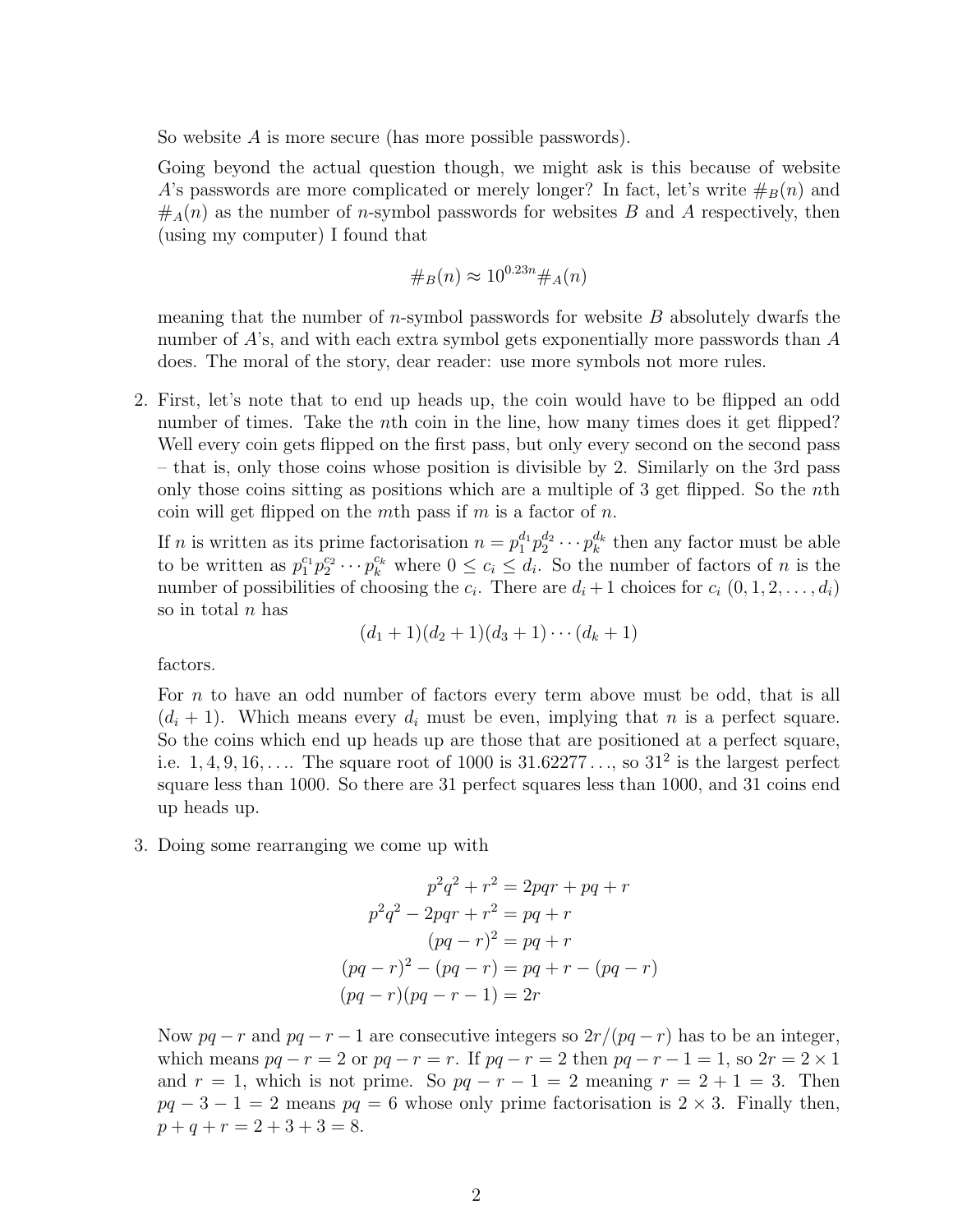

4. First, the only way to form a hexagon is as in the picture. It can be shown that the shaded triangles are all equal area (using either congruence or because they stand on equal bases). They each have area  $\frac{1}{27}$ . The kite-like quadrilaterals at each vertex can be shown to have area  $\frac{4}{27}$ , making use of the fact that medians cut the area of triangles in half (which triangles and which medians are left to you).

In all, the area of the hexagon is given by  $1 - 3 \times \frac{4}{27} - 9 \times \frac{1}{27} = \frac{2}{9}$  $\frac{2}{9}$ .

- 5. In short,  $98 > 9$ . To see this, if m and n are positive integers with  $m > 2n$  then  $8<sup>m</sup> > 2.9<sup>n</sup>$ . So  $8<sup>8</sup> > 2.9 > 9$ , so  $38 > 2.29 > 29$  and then  $48 > 2.39$  and so on. Finally we'd show that  $98 > 2.89$ .
- 6. We can index each number in  $\{1, 2, \ldots, 17\}$  by the number of subsets of 8 elements for which they are the smallest. For instance, 10 is the smallest element of only 1 subset  $\{10, 11, 12, 13, 14, 15, 16, 17\}$ . To get the number of subsets for  $n < 10$ , we should write the elements of each subset in order: the first number must be  $n$ , then for the remaining 7 we must choose from  $17 - n$ , so there are  $\binom{17-n}{7}$  $\binom{-n}{7}$  possibilities.

So the arithmetic mean of the numbers selected is

$$
\bar{x} = \frac{1}{24\ 310} \left( 1 \times \binom{16}{7} + 2 \times \binom{15}{7} + 3 \times \binom{14}{7} + \dots + 9 \times \binom{8}{7} + 10 \times \binom{7}{7} \right)
$$
\n
$$
= \frac{1}{24\ 310} \left( 11\ 440 + 12\ 870 + 10\ 296 + 6\ 864 + 3\ 960 + 1\ 980 + 840 + 288 + 72 + 10 \right)
$$
\n
$$
= \frac{1}{24\ 310} \left( 48\ 620 \right) = 2.
$$